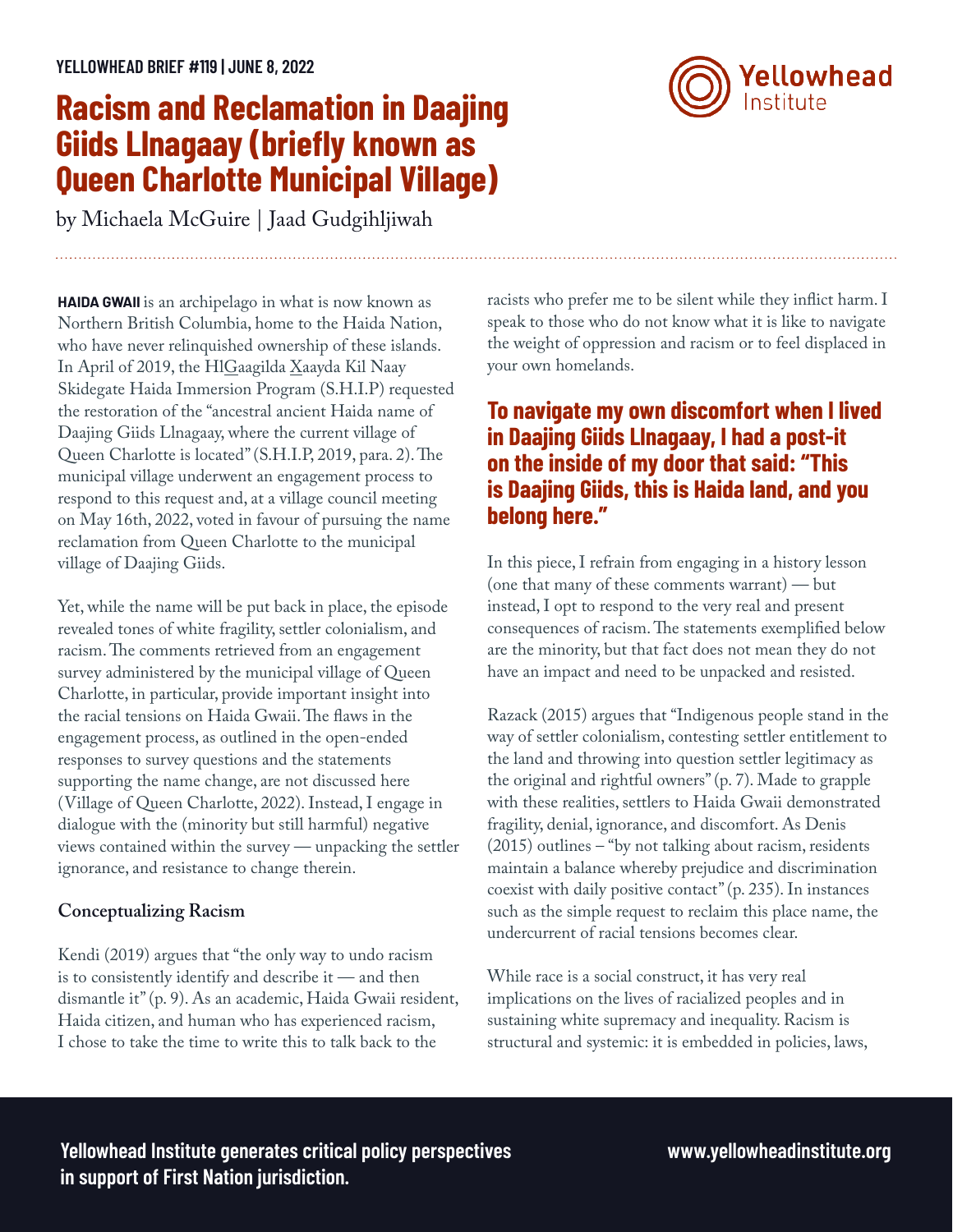and societal institutions — and it is normalized. Structural racism is apparent in disparate employment, healthcare, and incarceration rates, etc., amongst Indigenous peoples and settlers (both White and non-White). This embedded societal racism often goes unnoticed, and the nature of racism is that it is continually reinforced — sustaining inequality (DiAngelo, 2018). Coates (2008) defines covert racism as the often undetected "subtle, subversive, and deliberate informal and formal mechanisms" (pp. 211-212) that disproportionately privilege White people under the guise of politeness. Similarly, DiAngelo (2021) outlines "nice" racism — in which racism is permitted and rarely acknowledged. This form of racism goes unchallenged, leading to a denial of its existence.

Racism impacting Indigenous peoples is *legitimized* and thus ignored and reinforced both societally and institutionally (Robertson, 2015).

### **The Urge to Preserve Settler Histories**

Thematic analysis of the survey's open-ended comments revealed a historicization of harm and assertions of settler history on Haida Gwaii. Historicization of harm includes a focus on historic colonialism (not the ongoing displacement, dependency, and oppression) and/or the harmful, shameful acts of the past while ignoring the continuation of racial harm today. This distancing is representative of what Tuck and Yang (2012) deem "settler moves to innocence," defined as "strategies or positionings that attempt to relieve the settler of feelings of guilt or responsibility without giving up land or power or privilege, without having to change much at all" (p. 10).

The survey included those who referenced their long occupation on Haida Gwaii. For instance, "my grandfather came to the Queen Charlotte Islands as a newlywed in the early 1900's and cleared his land" (Village of Queen Charlotte, 2022, p. 36). These statements exemplify settler moves to innocence that ignore the pre-existence of Indigenous (in this case, Haida) peoples and their occupation and relation to territory.

As Tuck and Yang further explain, echoing Razack, "for the settlers, Indigenous people are in the way" and thus, through "the destruction of Indigenous peoples, Indigenous communities, and over time and through law and policy, Indigenous peoples' claims to land under settler regimes [including the imposition of the *Indian*

*Act* and the reserve system], land is recast as property and as a resource" (p. 6). The assertions of settler history also included:

- "the pressures of the request of changing our village's name feels disrespectful to us and our history";
- "what is your plan for recognizing and preserving our history from late 1800s to today";
- "I also believe that by dropping the name Queen Charlotte completely dishonors the people who have built and sustained our community and is causing an unnecessary riff in our community that will not heal" (Village of Queen Charlotte, 2022, pp. 48, 49, 70 ).

### **The urge to preserve settler history while continuing the erasure of Haida peoples is in line with the notion of land as resource and property; it is a willful ignorance that preserves settler entitlement and occupation.**

Another comment that fits within this historicization and pushes for settler history to be recognized first and foremost is demonstrated by the following:

**The reason that I am opposed to changing the name of our village to Daajing Giids is because the community is ours and we are not Haida. I would support the changing of the name from Queen Charlotte to another name not out of respect for Haida people's sad experiences with British colonialism but we should choose our own name… We deserve also to be respected (Village of Queen Charlotte, 2022, p. 68).**

This settler entitlement reveals a resistance to the Haida name but an acceptance of a different non-Haida name. As Lawrence and Dua (2005) outline, "Settlers find a remapping of traditional territories to earlier names, boundaries, and stories by Indigenous peoples to be profoundly unsettling. It reveals the Canadian nation as still foreign to this land base. Even after five centuries of colonization, the names the colonizer has bestowed on the land remain irrelevant to its history" (p. 127). Resistance to name reclamation reveals settler discomfort at coming to terms with their existence on Haida territories.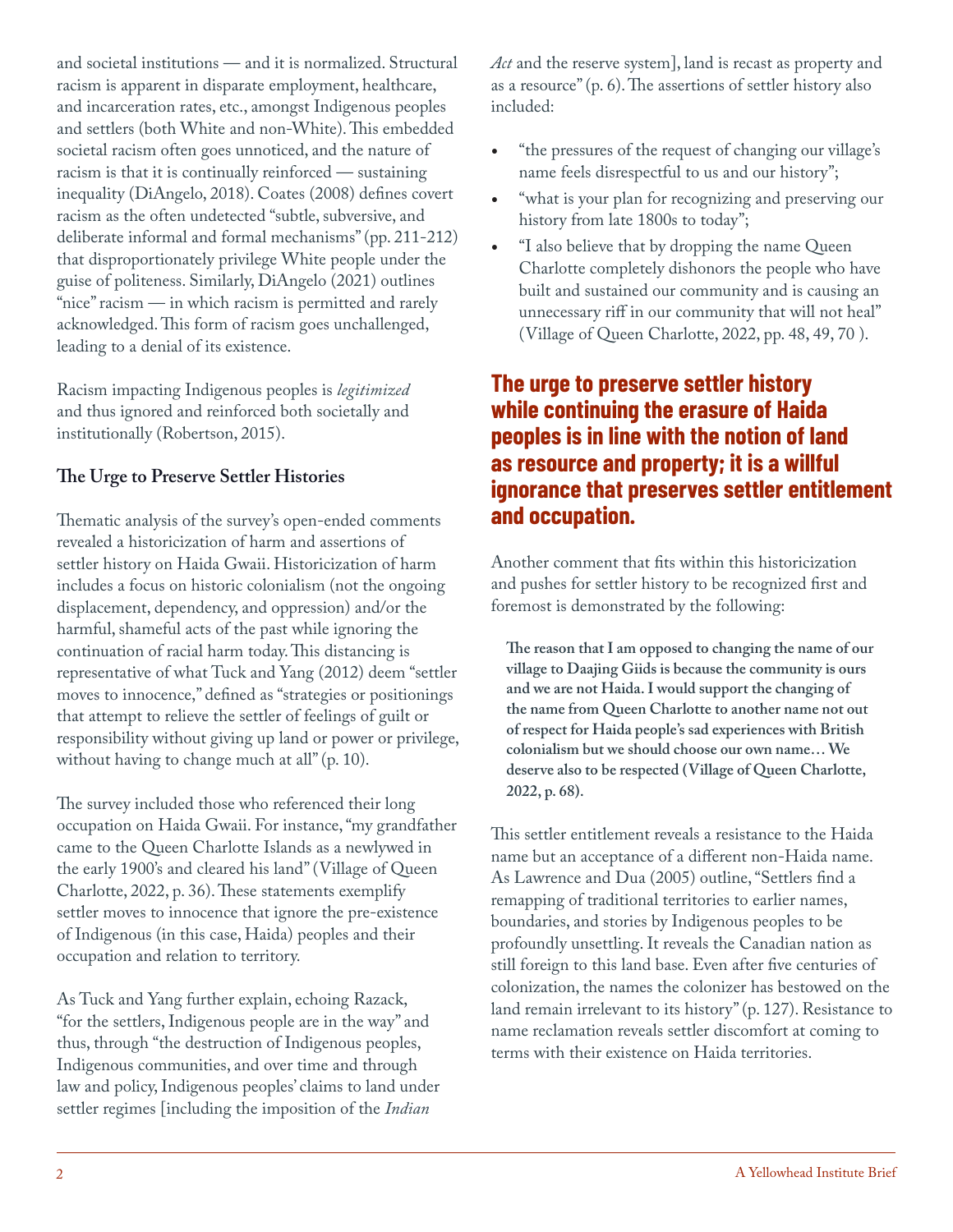### **Unpacking White Fragility**

White fragility was evident across multiple comments. DiAngelo (2018) suggests that those who benefit from white supremacy are often sheltered from seeing their own privilege and therefore "become highly fragile in conversations about race." This fragility is often evidenced by resistance and defensiveness (p. 2). For instance, one comment noted,

it is erasing the identity of people who were born, raised, worked, and died in a community they were proud to know as Queen Charlotte City… it has similarities to the erasure of native languages…the folks in Skidegate can call it whatever they want, but let the residents of Charlotte keep their community name… Or, let everyone in charlotte be exempt from income tax, sales tax, property tax etc. like Skidegate (Village of Queen Charlotte, 2022, p. 37).

There is a lot to unpack here. When faced with racial discomfort, this individual has gone on the defensive, spewing extremely ignorant, racist, and factually incorrect comments. This defensive form of pushback is concomitant to White fragility (DiAngelo, 2018). This participant also demonstrated their ignorance around a common stereotype and misconception of taxes an *Indian Act* regulated, constrained, and determined minimal right that only applies to certain Indigenous peoples under specific circumstances (Willmott, 2020). This discussion of taxes functions as a settler move to innocence, permitting the perpetuation of racist ideas and self-proclaimed superiority while simultaneously distancing oneself from the Indigenous other.

White fragility is further emphasized by a claim that the name change would cause "mental stress… as you erase my family history" (Village of Queen Charlotte, 2022, p. 50). Well, to this I have to say, "Welcome to the club!" Another commenter spoke about the long history of the existing name:

**I believe the name Queen Charlotte should not be changed as it is a beautiful name and also has a history as to how it became the Queen Charlotte Islands all the way back to 1778… just about 250 years ago… THINK ABOUT THAT… I am very proud to tell people that I have a home in Queen Charlotte City and am quite surprised most people know where it is, Haida Gwaii not so much (Village of Queen Charlotte, 2022, p. 55).**

This comment demonstrates a refusal to acknowledge the damaging and continued impacts of Haida people's displacement — including the imposition of *Indian Act* controlled governance, the reserve system (small parcels of our existing land, Crown land 'reserved for Indians'), and the paternalism to which we are continually subject. White fragility is evident when "white people [dig] their heels in deeper… protecting their worldview, blocking any further engagement …[It] functions to deter any additional challenge and bully people into backing off. It functions as a protective force field preventing growth" (DiAngelo, 2021, p. 172).

### **This reference to settler history and feigned ignorance of Haida occupation (which is at least 13,500 years), as well as the use of all capitals, demonstrates a refusal — a blocking of any more discussion.**

#### **The Spectrum of Settler Resistance**

Multiple comments centred on difficulty pronouncing Daajing Giids Llnagaay. Some suggested that both names be utilized and others that said it was simply too challenging to learn how to pronounce the old name. There were also people who discussed the presumed difficulty of changing addresses, registering businesses, and the general inconvenience and cost. Others suggested a different, easier Haida name or a new name altogether. Comments along these lines included: "I will probably never be able to say the name"; "I can't pronounce it, I can't spell it, and neither can anyone else in Canada"; or "I tried it on my wife and she thought I was having a stroke" (Village of Queen Charlotte, 2022, pp. 59, 53, 55). This resistance to learning how to pronounce Daajing Giids or even how to spell it shows a refusal to experience discomfort and an objection to change.

Other forms of resistance demonstrated settler moves to innocence based on not wanting to navigate discomfort. For instance, "it's just a name. It only causes confusion and fuels an even larger racial divide than what exists" (Village of Queen Charlotte, 2022, p. 35). This acknowledgment of the existing undercurrent of racial tensions on Haida Gwaii brings to light a complicity with the existing state of Haida-settler relations. Ignoring these racial tensions only perpetuates inequality and ignorance and compounds existing harms. The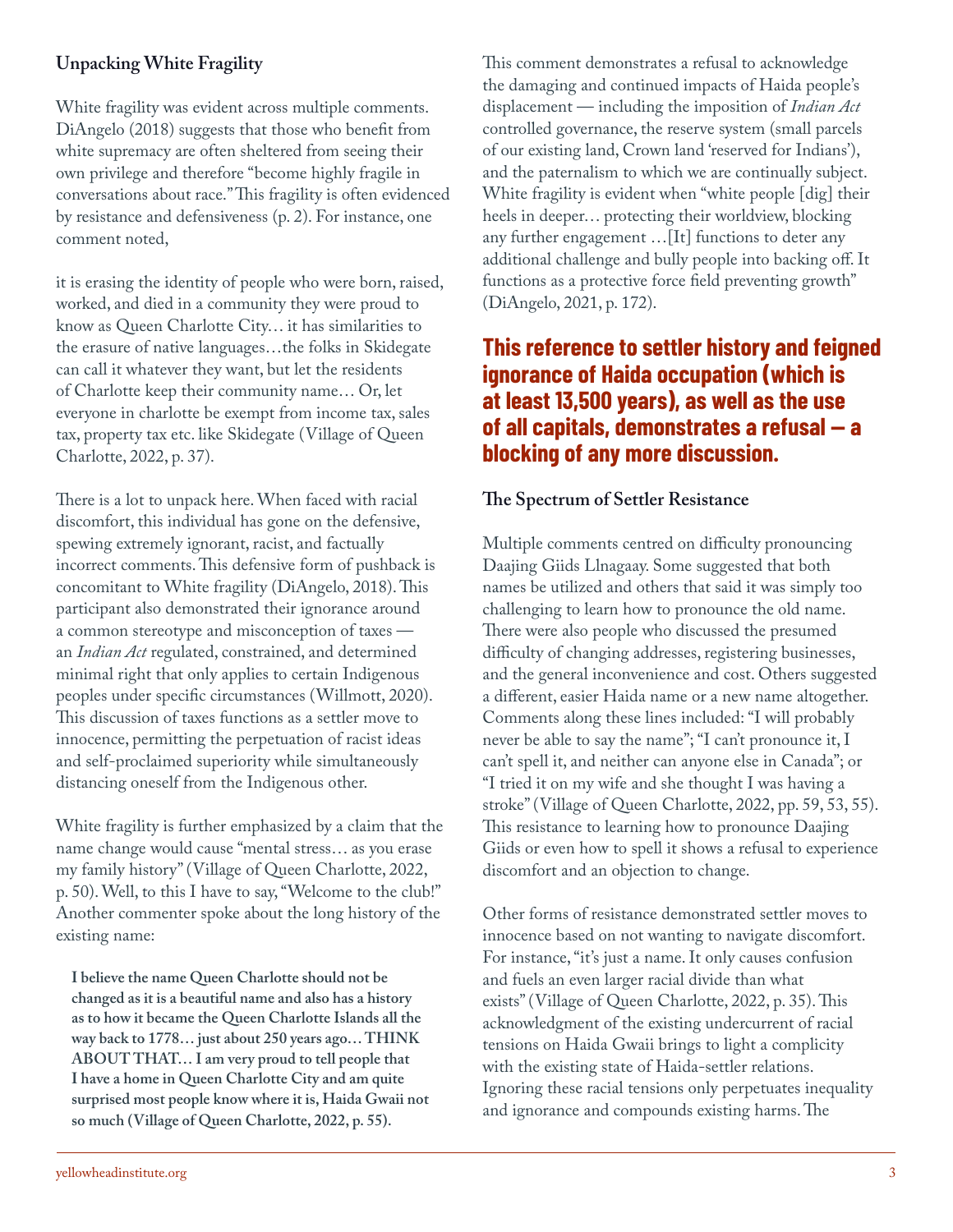undercurrent of racism is often apparent in small towns that border colonially imposed reserves — in which niceties and the appearance of harmony mask racial tensions (Zanussi, 2018). Ignoring the existence of racism to remain comfortable only perpetuates its impacts. Some comments were demonstrative of nice racism in which "niceness" operates to "protect racism" (Coates, 2008; DiAngelo, 2021, pp. 50-51). For instance, "it might be appropriate to change the name, if the majority of landowners in the village of Queen Charlotte are Haidas… personally, I am very attached, emotionally, to the current name. I lived there for over 30 years… no disrespect to the good Haida people" (Village of Queen Charlotte, 2022, p. 38). Alternatively, some statements referenced the need to focus on other more pressing municipal matters, "prioritizing the wishes of our neighbours over the village's needs… demonstrates a total lack of commitment to Queen Charlotte residents. Unfortunately, there are those who would consider the above statements to be racist (they are nothing of the kind)" (Village of Queen Charlotte, 2022, p. 43).

Another commenter suggested that they "don't feel safe voicing [their] opinion publicly for fear of being ridiculed or labeled a racist" (Village of Queen Charlotte, 2022, p. 70). While another recalled, "I am in support of a respectful culture that recognizes our Indigenous peoples. Changing the name does not achieve this, and I see no value in changing the name as a gesture to the Haida people" (Village of Queen Charlotte, 2022, p. 50). These denials of racist ideas and intentions are evident of a refusal to acknowledge racism in the name of preserving self-interest (Kendi, 2019). Clearly, by recognizing that some people may find these statements offensive or racist, these commenters show an awareness that their words could be problematic. Instead of spending time reflecting on why they are distancing themselves from these racist undertones, they chastise those who might be offended.

### **One Hundred Punches**

Another comment suggests a further refusal to learn or unlearn — noting, "I do not wish to insult the Haida culture or people by butchering the pronunciation or spelling" (Village of Queen Charlotte, 2022, p. 42). As a Haida citizen who was raised off-island and whose family was displaced via the *Indian Act* and legislated identity, I did not grow up surrounded by culture, language, or connection. I, too, struggle with the pronunciation of Haida. However, I know that my inability to speak and understand my language is the result of settler-colonial imposition and colonial barriers to language revitalization and reclamation. This feigned worry about insulting the Haida demonstrates a resistance to any responsibility to step outside of one's comfort zone of settler legitimacy and learn something new — or, in this case, very old.

Additional comments signal a resistance similar to that which arose when the Haida Nation reclaimed the name of Haida Gwaii and gave back "Queen Charlotte Islands" (See: Council of the Haida Nation and British Columbia, 2010). These included statements that they would still call the community Queen Charlotte regardless of any name reclamation. Some remarks included reflections on feeling uncomfortable and not liking the conflict arising in the community.

## **Necessary change often follows discomfort, disagreement, and conflict — getting uncomfortable is a part of the process.**

Reading these racist comments was like taking one hundred punches to the stomach. However, I did not learn anything new; I have long known that this level of ignorance, racism, and outright complicity existed here. Of course, that knowledge did not make reading these words any less harmful. These are important issues for us as a Nation and as an Island people to be aware of as we move towards Haida self-determination. As I have argued elsewhere, "the day-to-day realities of racism operate as contemporary colonial roadblocks to resurgence and reclamation of self and place" (McGuire, 2021, p. 433). Deciding not to address racism allows it to fester, grow, and be repeated over generations. Reclaiming ancestral names is one small step forward; it is worthy of celebration. And to those who fought long and hard to see this happen: haawa, haawa, haawa (thank-you). However, as these comments illustrate, we, the Haida Nation — and those who believe themselves to be our allies — have much more work to do.